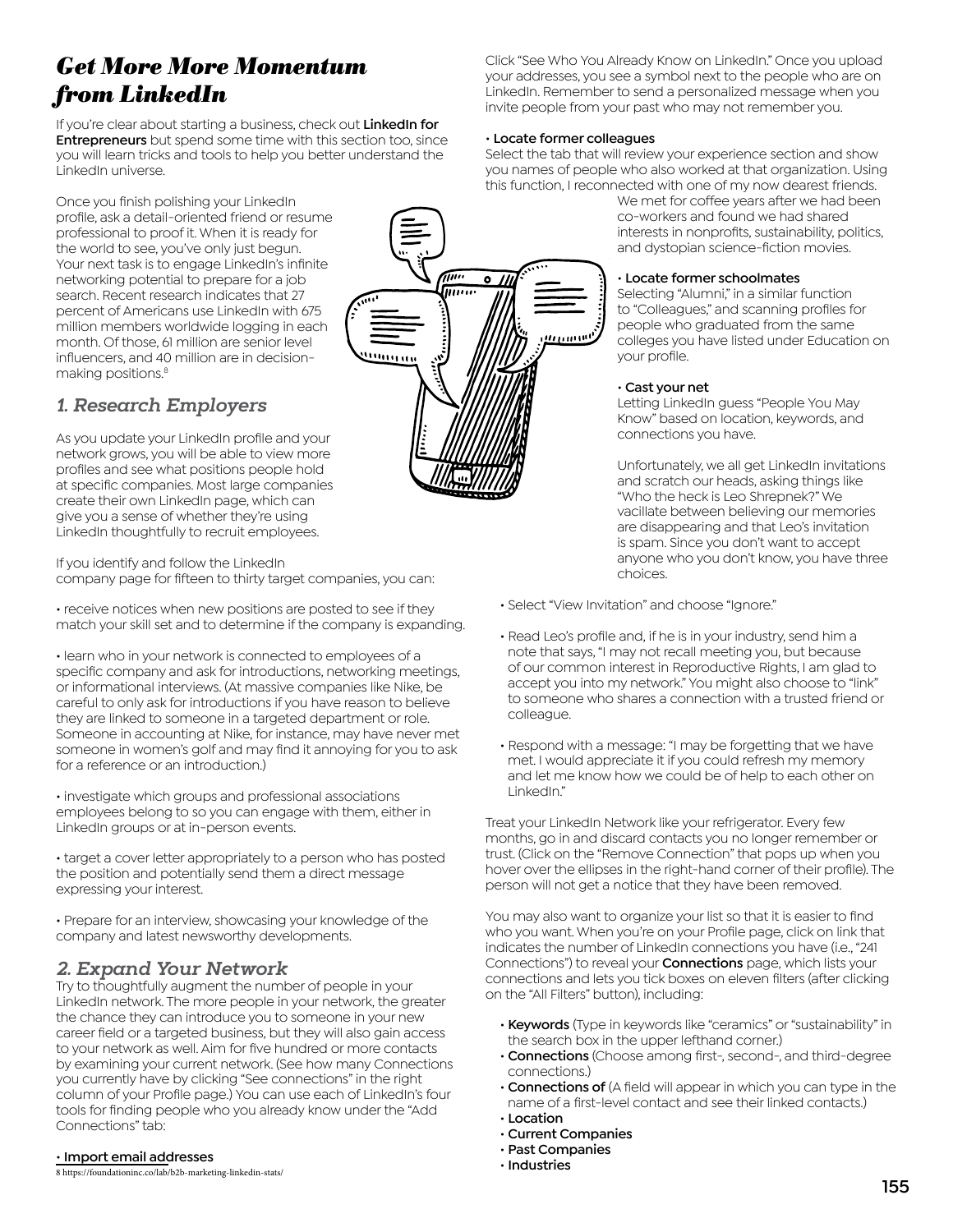- **Profile Language**
- **Schools**
- **Contact Interests**
- **Services**

You can also type in a name, title or company in yet another filter to find a specific person. A LinkedIn Premium membership allows you to filter your search of your connections further and lets you direct-message ("InMail") people at the second and third tier, among other perks.

## **3. Get Introductions**

Once you have a network of at least one hundred contacts, it is time to initiate getting introductions to second-degree contacts, people whom your first-degree contacts can introduce you to. Here are three approaches.

• **Review Your Contacts' Contacts** (second degree). Choose a few of your connections likely to have contacts in the field you are investigating. When someone accepts an invitation to connect, you can see the profiles of the people in their network, including the "mutual contacts" you share. If you see that a first-degree contact is linked to a person you would like to meet but are not linked with, message or email your mutual connection to ask if they would be willing to introduce to you. (If you're hoping to set up an informational interview with the person, mention that to your mutual connection and tell them what you hope to learn. Keep your message brief.) Don't send the individual you are hoping to meet a LinkedIn request until you have secured an introduction and made contact with them over email, in person, or by phone.

• **Search by Job Title Keywords**. While you're still on the Connections page, input a job title in the search field, such as "Massage Therapist" or "Energy Analyst." LinkedIn will show you the profiles of local individuals with these job titles. Look for the number 2, which will indicate second-degree contacts to see if you have a mutual contact to introduce you. Even if the person is a third-degree contact or is completely out of your sphere, it may be useful to examine their education and work experience to see how they prepared for their current position.

• **Search by Employer**. Most midsize and larger employers have a LinkedIn page. On the Connections page, click on "Companies" and type in a company about which you are curious. LinkedIn will show you people who work for that organization, once again indicating with a "2nd" if they are known to your contacts. Even if there are no people in this organization to whom you can be introduced, you can review employee profiles to see if you have a similar background to target the organization. In addition, you can see which LinkedIn Groups a person belongs to and join those groups to build the relationship.

From the home page, you can also input job titles and yield a similar result. (Find the search field next in the upper-left-hand corner to the right of the LinkedIn logo.)

# **4. Offer and Ask for Recommendations**

If your nature is to be generous and help people, being a job seeker can be difficult because you feel like you are always asking people for assistance. Do you know anyone at Energy Trust? Do you have twenty minutes for an informational interview? Could you proof my resume? Making a regular practice of offering recommendations to colleagues and professionals who have provided you services is a great way to balance the scale. It doesn't matter if the person in question is in a position to help you or not. Our feelings confirm what biology tells us—oxytocin is released in our bodies when we do a good deed, improving our mood and sense of well-being.

# *Finding Work That Matters*

While it can be tempting to bury your head in the sand in an era of political division, I challenge you to see this complicated time as an opportunity for a fulfilling career transition. Resolve to volunteer at least once a week with an organization that you know makes a difference, whether it's your kid's middle school, a scrappy nonprofit, a community project, a political campaign or activist group, or your place of worship.

These small expressions can feel like a whisper in the dark but, over time, will make a difference. Taking the next step of offering your skills to a nonprofit, a social entrepreneurship venture, or a political cause can help illuminate places where your values and your vocation intersect. At a minimum, surrounding ourselves with a variety of individuals broadens our self-understanding and strengthens our network. Focusing on an issue we care about can deepen your understanding of the political processes and social forces that eventually effect change.

Try not to give in to despair or cynicism. Every social movement was propelled at some point by anger or frustration. These feelings have the potential to either paralyze or motivate you. When we are told we cannot do something or feel threatened, aggravation can channel us to focus our goals, emboldening us with formidable determination. Yoga, meditation, and exercise can work beautifully to expel the harmful effects of negativity and direct the increased adrenalin to a worthy cause.

Remember, many careers start with an act of injustice. Erin Brockovich, an office worker, became a clean-water activist by involving herself in a litigation against PG&E; Barbara Roberts, the mother of an underserved specialneeds child, took action that put her on a path to become governor of Oregon. Gandhi led India's resistance to British colonial rule after being thrown off a train by a British officer.

Here are seven steps to strategically steer your frustration about a social problem toward a new potential career path:

**1. Seek a paid or volunteer position at a nonprofit, government entity, or political campaign or advocacy group that shares your values**. You can search for a volunteer opportunity on VolunteerMatch.org that aligns with your skills and sensibilities.

**2. Use your network on LinkedIn, Facebook, and in person to learn about the organization's values**.

**3. Surf the web to check out their mission and if they have a track record of viable accomplishments**.

**4. Once your foot is in the door, be specific about the skills you want to build and actively take on projects with increased responsibility that show off your skills.**

**5. Network and share your career goals with the people you meet in this organization.**

**6. Take opportunities to represent the organization at events to give voice to your values and broaden your network in the community.** 

**7. Ask the people with whom you work for recommendations both in print and on LinkedIn**. Offer to reciprocate by writing a recommendation for them, too. Remember Margaret Mead's timeless quote, "Never doubt that a small group of thoughtful, committed citizens can change the world; indeed, it's the only thing that ever has." Even if you don't mean to change the world, some group of "thoughtful, committed citizens" is looking for someone just like you.